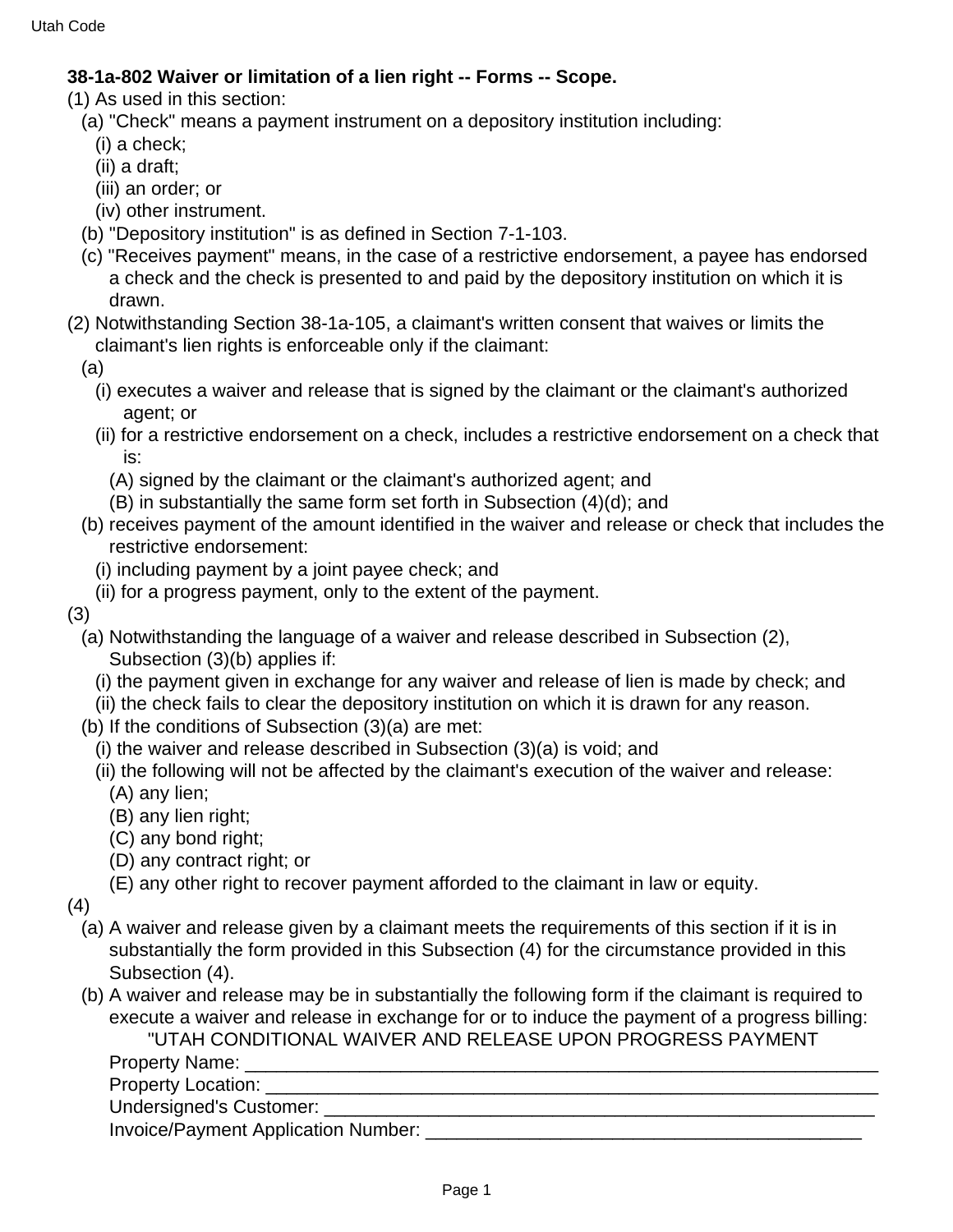Payment Amount:

Payment Period: **Example 20** 

 To the extent provided below, this document becomes effective to release and the undersigned is considered to waive any notice of lien or right under Utah Code Ann., Title 38, Chapter 1a, Preconstruction and Construction Liens, or any bond right under Utah Code Ann., Title 14, Contractors' Bonds, or Section 63G-6a-1103 related to payment rights the undersigned has on the above described Property once:

 (1) the undersigned endorses a check in the above referenced Payment Amount payable to the undersigned; and

(2) the check is paid by the depository institution on which it is drawn.

 This waiver and release applies to a progress payment for the work, materials, equipment, or a combination of work, materials, and equipment furnished by the undersigned to the Property or to the Undersigned's Customer which are the subject of the Invoice or Payment Application, but only to the extent of the Payment Amount. This waiver and release does not apply to any retention withheld; any items, modifications, or changes pending approval; disputed items and claims; or items furnished or invoiced after the Payment Period.

 The undersigned warrants that the undersigned either has already paid or will use the money the undersigned receives from this progress payment promptly to pay in full all the undersigned's laborers, subcontractors, materialmen, and suppliers for all work, materials, equipment, or combination of work, materials, and equipment that are the subject of this waiver and release.

Dated: \_\_\_\_\_\_\_\_\_\_\_\_\_\_\_\_\_\_\_\_\_\_\_\_

|        | _(Company Name) |
|--------|-----------------|
|        |                 |
| 1 L.J. | $\mathbf{u}$    |

(c) A waiver and release may be in substantially the following form if the lien claimant is required to execute a waiver and release in exchange for or to induce the payment of a final billing: "UTAH WAIVER AND RELEASE UPON FINAL PAYMENT

Property Name: Property Location: \_\_\_\_\_\_\_\_\_\_\_\_\_\_\_\_\_\_\_\_\_\_\_\_\_\_\_\_\_\_\_\_\_\_\_\_\_\_\_\_\_\_\_\_\_\_\_\_\_\_\_\_\_\_\_\_\_\_ Undersigned's Customer: \_\_\_\_\_\_\_\_\_\_\_\_\_\_\_\_\_\_\_\_\_\_\_\_\_\_\_\_\_\_\_\_\_\_\_\_\_\_\_\_\_\_\_\_\_\_\_\_\_\_\_\_\_ Invoice/Payment Application Number:

Payment Amount:

 To the extent provided below, this document becomes effective to release and the undersigned is considered to waive any notice of lien or right under Utah Code Ann., Title 38, Chapter 1a, Preconstruction and Construction Liens, or any bond right under Utah Code Ann., Title 14, Contractors' Bonds, or Section 63G-6a-1103 related to payment rights the undersigned has on the above described Property once:

 (1) the undersigned endorses a check in the above referenced Payment Amount payable to the undersigned; and

(2) the check is paid by the depository institution on which it is drawn.

 This waiver and release applies to the final payment for the work, materials, equipment, or combination of work, materials, and equipment furnished by the undersigned to the Property or to the Undersigned's Customer.

 The undersigned warrants that the undersigned either has already paid or will use the money the undersigned receives from the final payment promptly to pay in full all the undersigned's laborers, subcontractors, materialmen, and suppliers for all work, materials,